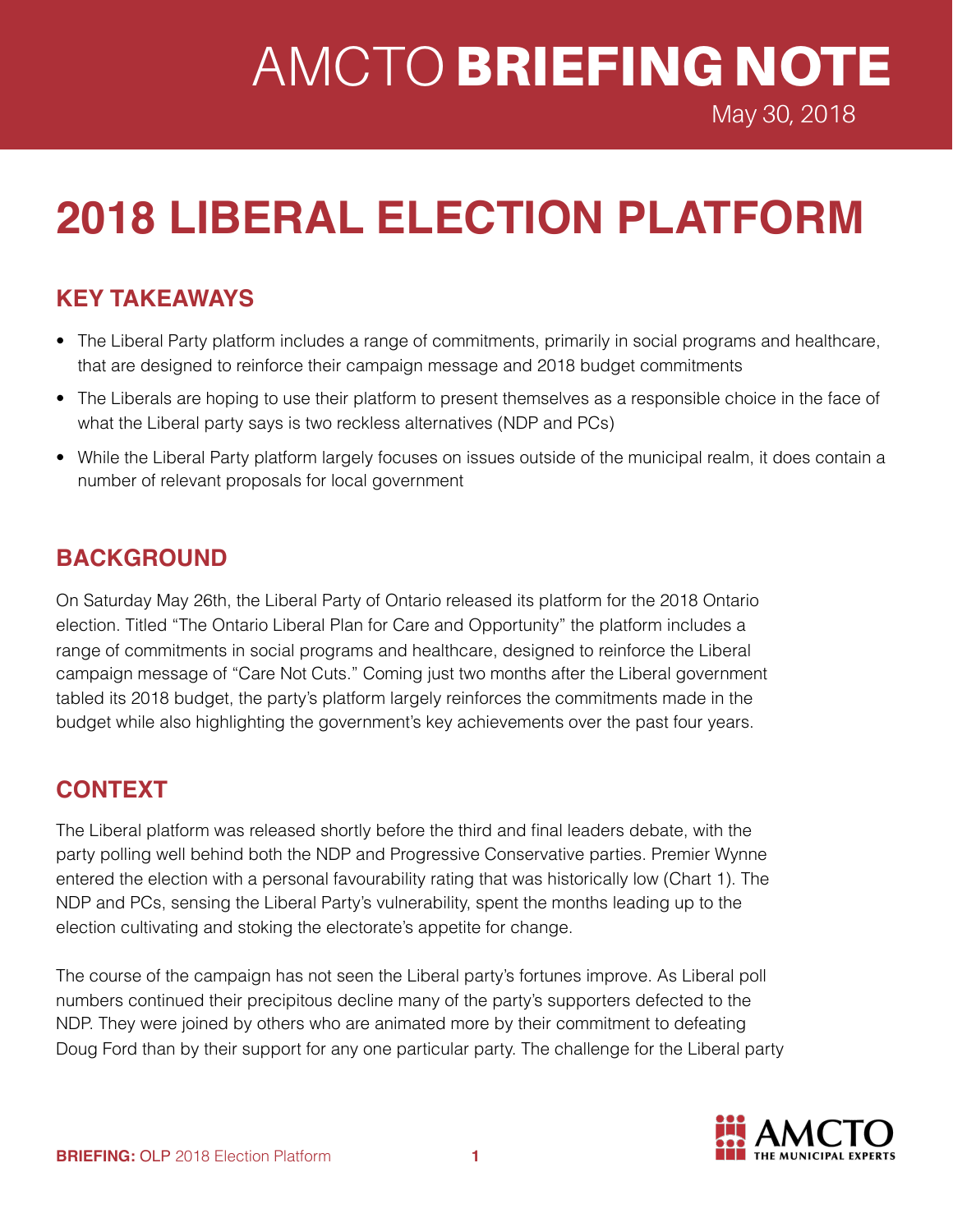is therefore significant. Facing an electorate that is overwhelmingly looking for change (85%), the Liberals need their platform to drive the message that they are the only responsible governing choice.



#### **Chart 1: Premier Wynne Approval, June 2013 - March 2017**

06/13 09/13 12/13 3/14 6/14 9/14 12/14 3/15 6/15 8/15 12/15 2/16 5/16 9/16 12/16 3/17 6/17 9/17 12/17 3/18

#### *Source: Forum Research*

The Liberals share many policy priorities with the NDP, and their platforms are similar in a number of areas. Having made the decision before the election to campaign on the left, the Liberals are now making the case that they are the only party that will deliver compassionate policies ("Care not Cuts") in a responsible way. Kathleen Wynne and other Liberal Party spokespeople have repeatedly attacked the NDP as irresponsible, untrustworthy and a threat to Ontario businesses and a healthy economy. In this way the Liberals are presenting themselves as a responsible choice in the face of what they say are two reckless alternatives: (1) A PC party that will slash government programs and cut public sector jobs; and, (2) the NDP who will run the province into the ground, raise corporate taxes, and hurt Ontario's business climate. Following this line of argument, the Liberals are the only party that puts the needs of ordinary Ontarians above unions (NDP), or corporations and the rich (PCs).

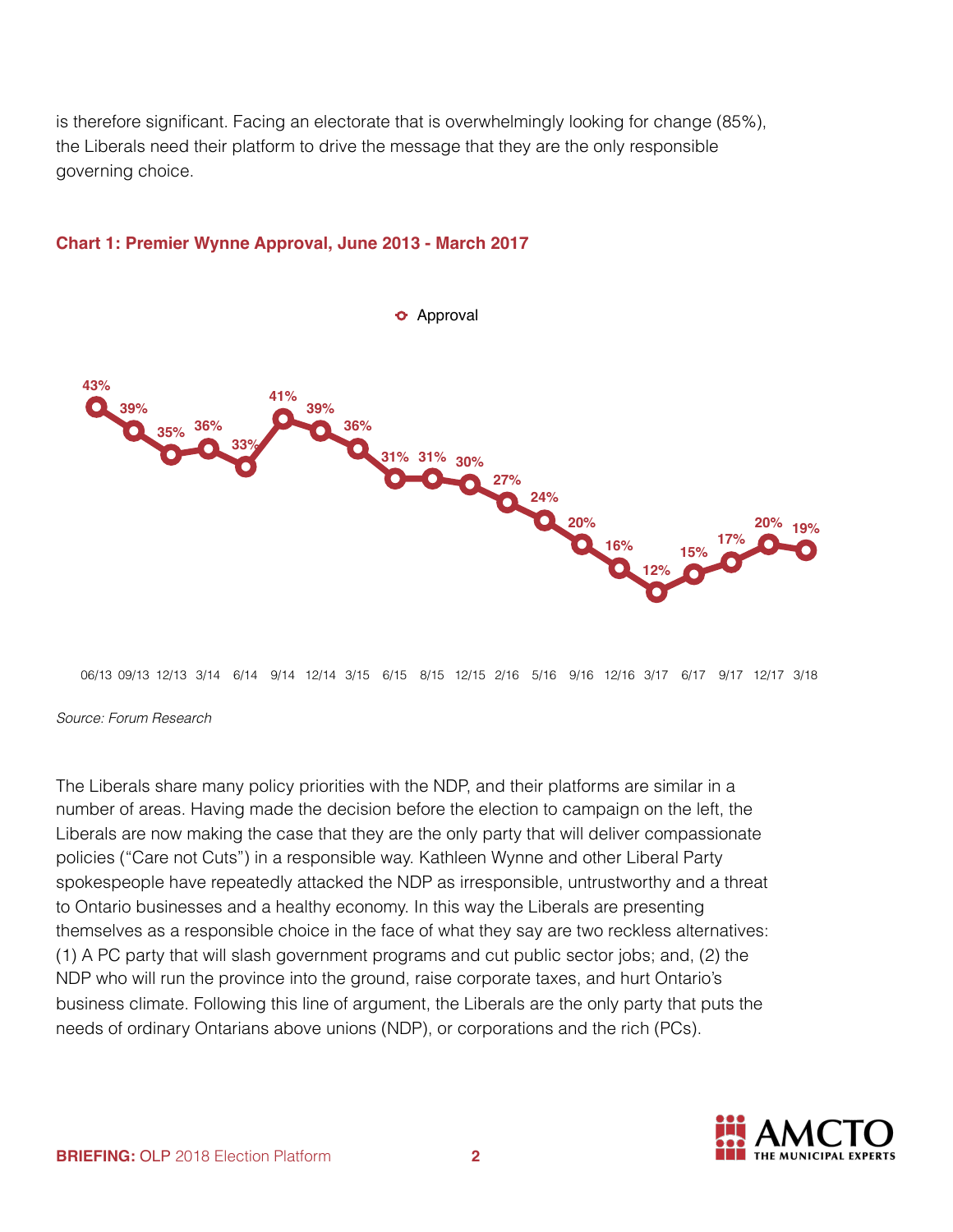## **LOCAL GOVERNMENT PERSPECTIVE**

While the focus of the Liberal Party platform is largely on issues outside of the municipal realm, it does contain a number of relevant proposals for local government. Specific commitments include:

Infrastructure:

- Implementing the Liberal government's previously-announced investments of approximately \$230 billion in infrastructure over 14 years, which started in 2014-15. Including:
	- Providing faster and more frequent GO service
	- Investing in rapid transit
	- Investing more than \$11 billion to support the building of Canada's first highspeed rail service in the Toronto-Windsor corridor
	- Further reducing fares for GTHA transit users
	- Improving GO stations
	- Investing \$140 million in cycling infrastructure
	- Building and improving highways in Southwestern, Central, Northern and Eastern Ontario
	- Increasing annual funding to the Connecting Links Program to \$30 million
	- Investing \$490 million over 10 years to repair and upgrade railway tracks, bridges and trains in Northern Ontario
	- Investing in culture and recreation infrastructure
	- Committing to having major public infrastructure projects comply with a community benefits framework by 2020

#### OCIF:

• Increasing the Ontario Community Infrastructure Fund (OCIF) to \$300 million per year by 2018-19

Reporting Burden:

• Working with municipalities to standardize sewage bypass reporting to the province

Economic Development:

- Investing up to \$26 million in a Main Street Revitalization Initiative
- Investing an additional \$100 million in the Eastern Ontario Development Fund and the Southwestern Ontario Development Fund over the next 10 years

Broadband Infrastructure:

- Investing \$500 million over three years to expand broadband connectivity
- Increasing broadband speeds in communities across the province that lack service

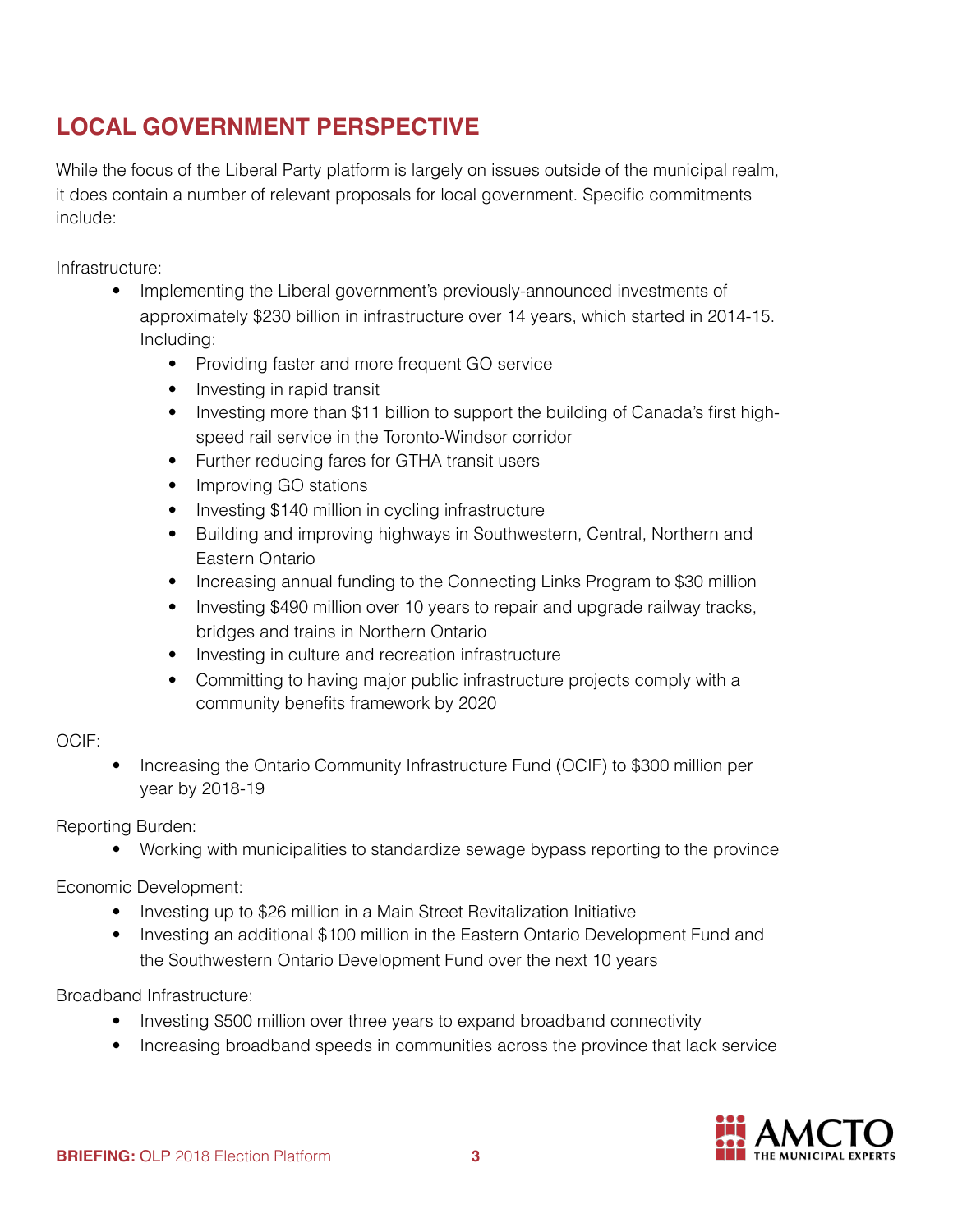Land Use Planning:

• Continuing to grow the Greenbelt

Community Hubs:

• Continuing to encourage the development of community hubs by better utilizing provincially owned property, an online portal to connect groups that are interested in participating in a community hub, and a new capital grant program

Public Safety:

- Implementing a modern policing framework that prioritizes community, fairness, accountability and responsibility
- Proposing a province-wide strategy to reduce gun violence

Rural Ontario:

- Working with municipalities, banks and credit unions to ensure that banking services are available across rural Ontario
- Expanding the Ontario Northland Transportation Commission bus service into Northwestern Ontario

Housing:

• Working with municipalities, developers, and other stakeholders to enable smallscale residential intensification that would allow homeowners to build multi-unit projects on their land

Child Care:

• Creating 100,000 new licensed child care spaces over five years

Mental Health:

- Investing \$2.1 billion in mental health and addiction care over the next four years
- Partnering with municipalities to tackle local mental health issues, and brining partners together to better coordinate care and integrate local services

Long-term Care:

• Creating 30,000 new long-term care beds over the next 10 years

Seniors:

• Providing seniors \$750 per year through the Seniors Health Home Program to enable seniors to remain in their homes longer by helping them with maintenance costs

Accessibility:

• Completing the ongoing Accessibility for Ontarians with Disabilities Act (AODA) legislative review and to continuing to develop two accessibility standards for health and education